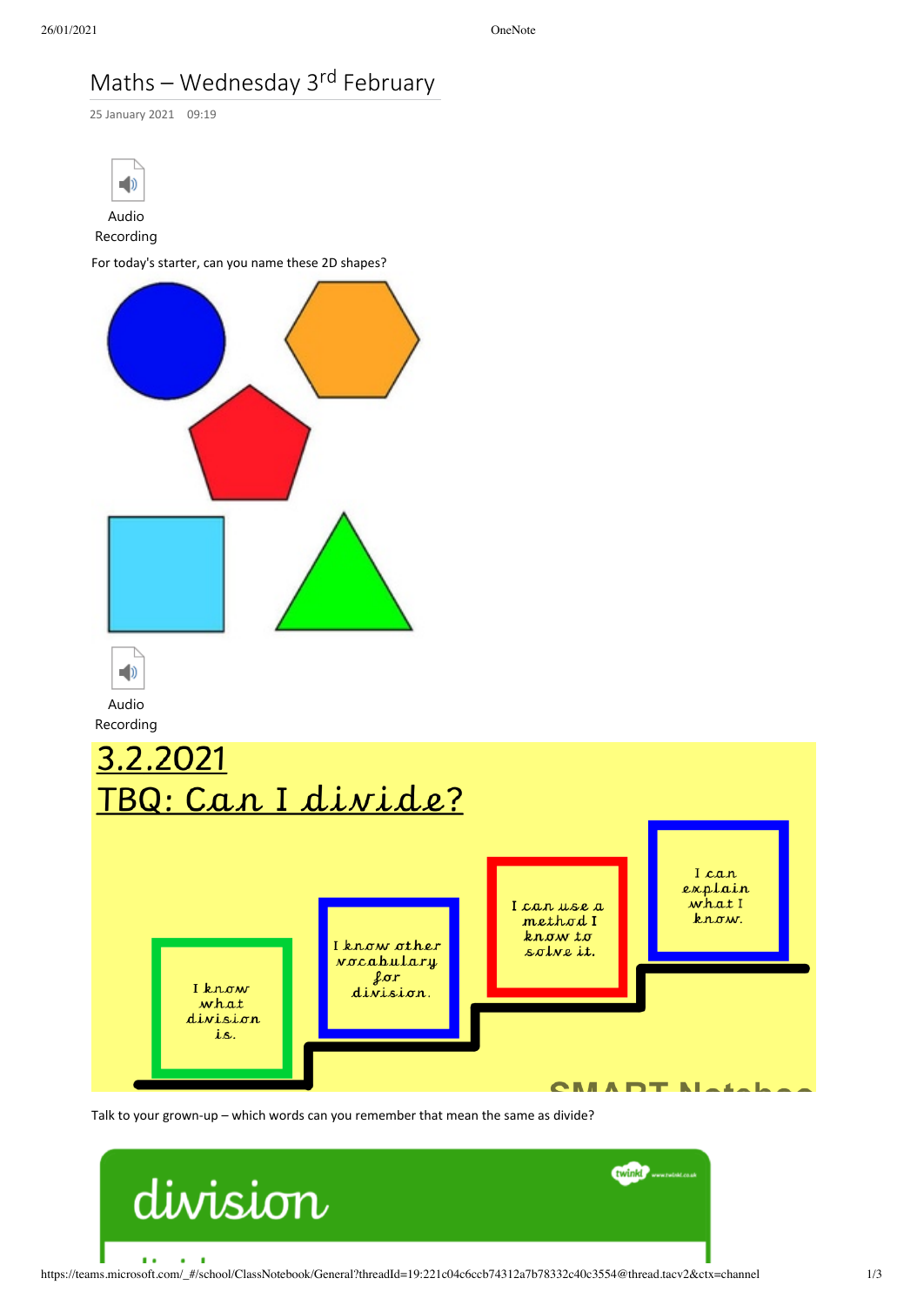- 
- 
- 
- 
- 
- · equal groups of





Recording

Underneath we have  $8 \div 2$ . This is the same as saying 8 shared by 2. I have then drawn dots, instead of using counters or objects. I have shared my 8 dots into 2 equal groups and then counted how many dots were in each group; which means that  $8 \div 2 = 4$ .



Underneath we have  $12 \div 2$ . This is the same as saying 12 shared by 2. I have then drawn dots, instead of using counters or objects. I have shared my 12 dots into 2 equal groups and then counted how many dots were in each group; which means that  $12 \div 2 = 6$ .